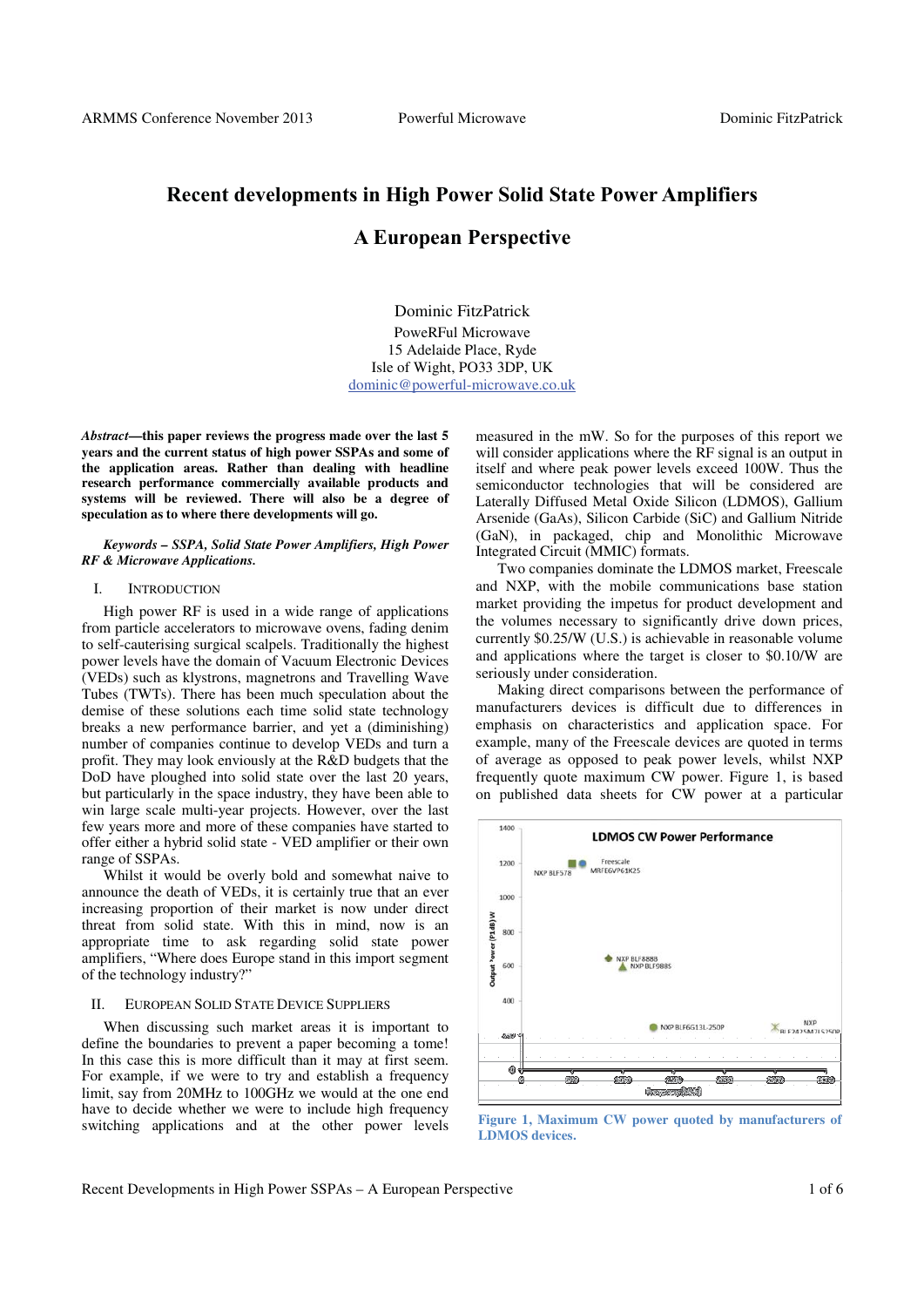frequency. Both companies have a 1.2kW device, NXP rating theirs at 500MHz and Freescale at 600MHz.

The achievement of significant power levels at 2.5GHz shows the maturity of silicon processing, and is driven by the opportunity for large numbers of devices in lighting and heating applications. The 'fabled' solid state microwave oven will use different approaches from conventional ovens; for example multiple antennas, in phased arrays, obviate need for turntable, the rotating field strength possibly based on 'recognising' the contents to be heated. This is indicative of how low in price LDMOS is thought to be able to be driven. Similarly plasma light sources intended to replace high power halogen bulbs will only be viable with access to low cost silicon power RF devices.

Since the start of the millennium there have been some dramatic improvements in LDMOS transistor performance, Table 1. The increase in operating voltage results not just in a decrease in current for the same power level, but also the ability to construct high efficiency operating mode (e.g. class J) based amplifiers, where for example the peak voltage could be up to 3x that of the supply. This, coupled with the almost 5x decrease in thermal resistance has led to the huge increase in power handling. The latest generation of devices can do the job of 10 from the turn of the century.

| Year | <b>Device</b> | P <sub>1d</sub> B<br>(CW) | <b>Rth</b><br>(°C/W) | $V_D(V)$ | $\eta_D$ (%) | Load<br><b>Tolerance</b> |
|------|---------------|---------------------------|----------------------|----------|--------------|--------------------------|
| 2000 | <b>BLF647</b> | 120                       | 0.6                  | 28       | >55          | 10:1                     |
| 2005 | BLF369        | 500                       | 0.26                 | 32       | >60          | 10:1                     |
| 2009 | <b>BLF578</b> | 1000                      | 0.14                 | 50       | >75          | 13:1                     |
| 2012 | BLF178XR      | 1200                      | 0.11                 | 50       | >80          | 65:1                     |

**Table 1, Key performance characteristics reported by NXP since 2000.**

Furthermore the improvement in device ruggedness has meant that new applications with extremely poor load impedances have become addressable, and others which may have required complex and temperamental auto tuning systems can now be driven directly by these transistors.

The GaAs transistor market has been dominated by suppliers from the Far East. European suppliers such as UMS and Ommic have carved out niche areas in frequency bands above 30GHz. The loss of the sole UK foundry at Newton Aycliffe, despite having some success in GaAs switches for mobile communications and MMICs for military electronics warfare, radar and jamming applications, is indicative of the difficulty in getting a permanent foothold in a well-established market.

Clearly a further threat to GaAs suppliers is the trend towards GaN devices. As can be seen from Figure 2 the GaAs segment is being squeezed from above and below in terms of power applications. GaAs HBT devices still command the majority of the handset power amplifier market; silicon pressure comes from device integration and cost, whilst GaN has taken a dominant position in the wideband power applications. The question about whether



#### N/D + PoweRFul Microwave

**Figure 2, Semiconductor division of the market from NXP with additions by the author.**

we are about to see the death of GaAs, a topic covered in an open panel session at the International Microwave Symposium in June this year, does not yet have a conclusive answer, and probably there is enough existing GaAs wafer capacity to meet demand for a good number of years to come. Perhaps the real question is, "will anyone be prepared to invest in new GaAs fabs?"

It has been argued that to some extent the push for GaN has been led by marketing and there have certainly been cases where designs have been proposed that make little commercial sense, for example in earlier generation mobile communications base stations, where the cost advantage of LDMOS far outweigh any performance advantages. On the other hand 4 and 5G systems requiring wider bandwidth and greater efficiency make a strong argument for GaN based amplifiers. The high knee voltages of GaN make them unlikely to ever become a threat in the handset market, but in applications above 2.5GHz the lower output capacitance per watt of output power and the higher output impedance and voltage breakdown will make GaN the dominant amplifier technology.

One fly in the ointment is the dominance of U.S. GaN suppliers. Many European defence market system manufacturers are extremely worried about the use of ITAR to give U.S. based companies an unfair competitive advantage. Although currently there is relatively easy access to GaN devices, they are still export controlled. This has provided impetus to invest in GaN, but the track record is not particularly good. Qinetiq's research sponsored by the MoD came to an abrupt end and Ommic offer a process with a breakdown voltage of only 15V, which seems of little use. UMS have a 0.5μm 50V process which quotes a not overly impressive 1.7W/mm. and is available in 15 and 40W packages. UMS GaN is also available through NXP in their own packages. A 25V 0.25μm process, although touted for a couple of years now has not yet been put on general release. Impressive performance for 6-18GHz MMIC amplifiers was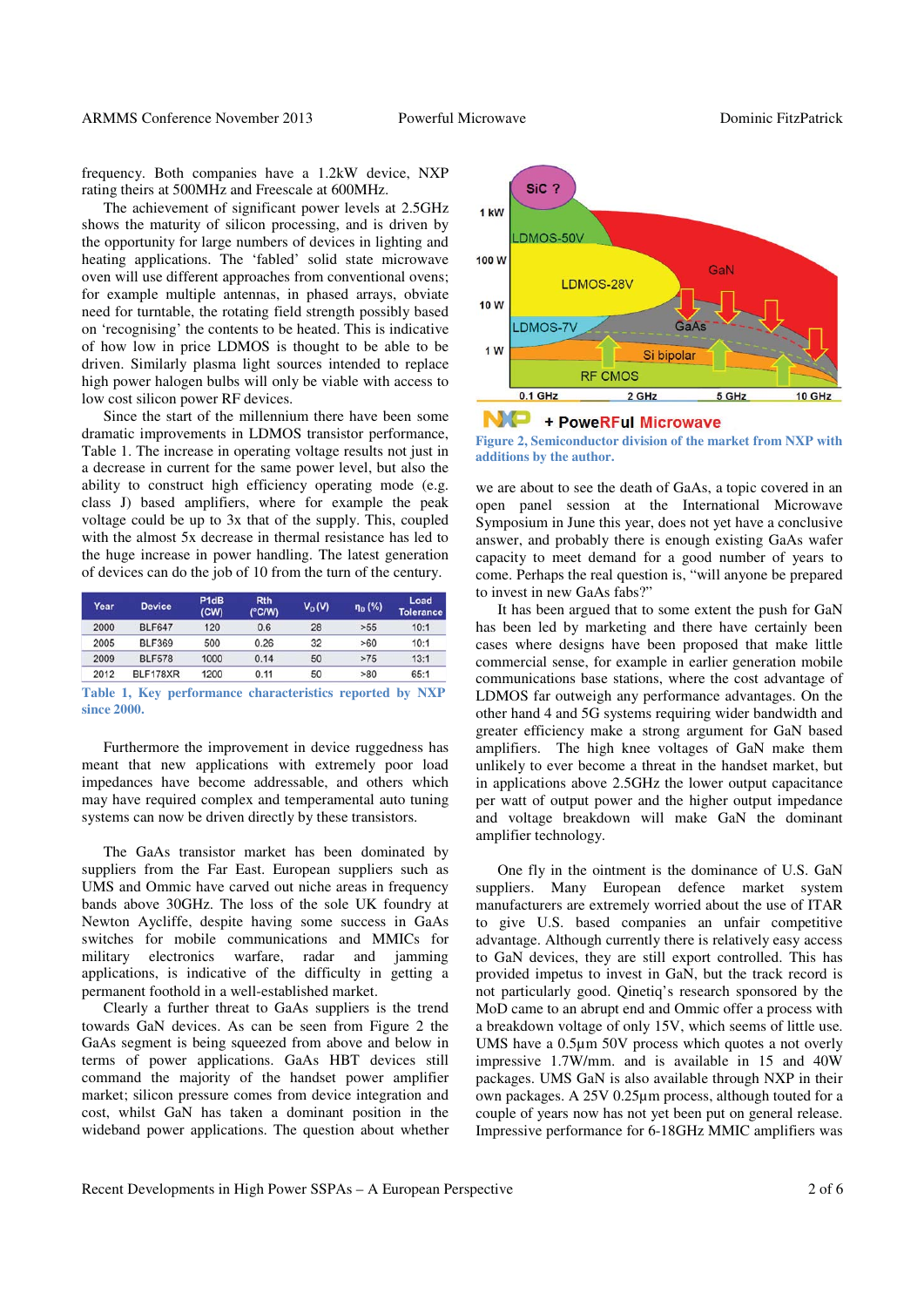reported at IMS, EuMC, and ARMMS amongst other conferences in 2011/12. These devices produce about 2.5x the power of a similar GaAs MMIC. A few European defence companies are rumoured to have used them in 400W X band PAs, but lack of commercially available devices brings into question yield/reliability. The rated supply voltage of 25V does not take full advantage of GaN capabilities and although some results are quoted as running at 30V, looking a little further shows that these are pulsed measurements. The reported performance of the chip is quite impressive at 37W and 46% PAE; they certainly compare well with the best devices around, but there has to be a question over the performance achievable in production. It is notable that with the production release state of the art now a 50V operating voltage and the announcement by RFMD that they will be migrating to 6" wafers in 2014 [1] it appears that Europe is in serious danger of missing the RF GaN bus.

One group of devices that seemed to be bypassed by the RF community are SiC based transistors. The nature of the semiconductor limits device structure to MESFET, which in turn limits the upper frequency range. Cree offered SiC RF devices in the early 2000s, but has stopped their development in favour of GaN. In Europe Infineon have continued with SiC development for high voltage/power switching applications and as will be discussed later in this paper Siemens are pursuing European development work in the field of SiC high power RF; however its commercial application is not yet clear.

#### III. INDUSTRIAL AND MEDICAL APPLICATIONS

In a number of applications the RF section of a system is referred to as the 'power supply', e.g. Magnetic Resonance Imaging (MRI) and gas lasers. In these applications they are generally narrow band, being targeted at a particular resonance, with very high power levels, up to 10's of kWs, and can be either pulsed or CW. Ruggedness of the devices tends to be an important parameter due to the poor loads they drive. In the case of exciting plasmas this is also a dynamic load, the impedance of which can change significantly at 'striking'. Water cooling is usually available, mainly because the driven element of the system, be that the magnet or the lasers themselves tend to be inefficient, and this coupled with the high efficiencies achievable in the amplifiers themselves, results in these applications using some of the highest power RF transistors available.

Gas lasers are becoming increasingly attractive in manufacturing. The tightly controlled beams, no tool wear, very high beam movement speed, and precise power control makes them suitable for volume production lines. Besides cutting, the accurate control allows material texturing. Recently the faded jean market has seen a significant increase in demand as developing countries literally clean up their acts and move away from chemical bleaching to laser fading. Patterns/text/images can be applied to denim jeans,

which can be changed instantly when, for example, someone goes out of favour after their most recent tweet! In the food and drink industry, rigorous product control calls for date coding and individual piece identification. The traditional printing approach is being replaced by a laser marking system which is faster, more reliable and has no ink to block nozzles or needing to be refilled.

Micro plasmas generated by high frequency (~2.5GHz) RF signals have applications not only in the cutting and welding industry but also in the automotive for use in spark plugs for a more efficient, dynamically controlled 'burn' [2]. Micro plasmas experience the same problem as faced by CO2 lasers, which is the impedance changes before and after ignition. In the approach cited, the change corresponds to a movement in frequency of about 40MHz. To track this frequency shift the match 'seen' by the source is measured and the frequency adjusted to compensate for the shift as shown by the block diagram of Figure 3. In this case the design concentrates on producing enough energy to strike the plasma; the sustaining power required is lower.

For laboratory applications including EMC, bandwidth,





**Figure 3, 2.45GHz argon plasma jet for cutting or welding applications at 3400°C.**

stability and robustness tend to be the key requirements. Cooling is generally by forced air and although efficiency is not in itself a key parameter, higher efficiency leads to smaller form factor which in itself can be important to customers. The robustness has resulted from the high reliability required by the industry which has led to some suppliers offering 5 year warranties and 48 hour repair turn around on their instrumentation amplifiers. Whilst communications testing often requires high linearity and are therefore run backed-off, Electro-Magnetic Compatibility (EMC) testing tend to run saturated, provided the harmonic power levels are low enough. Another feature of this market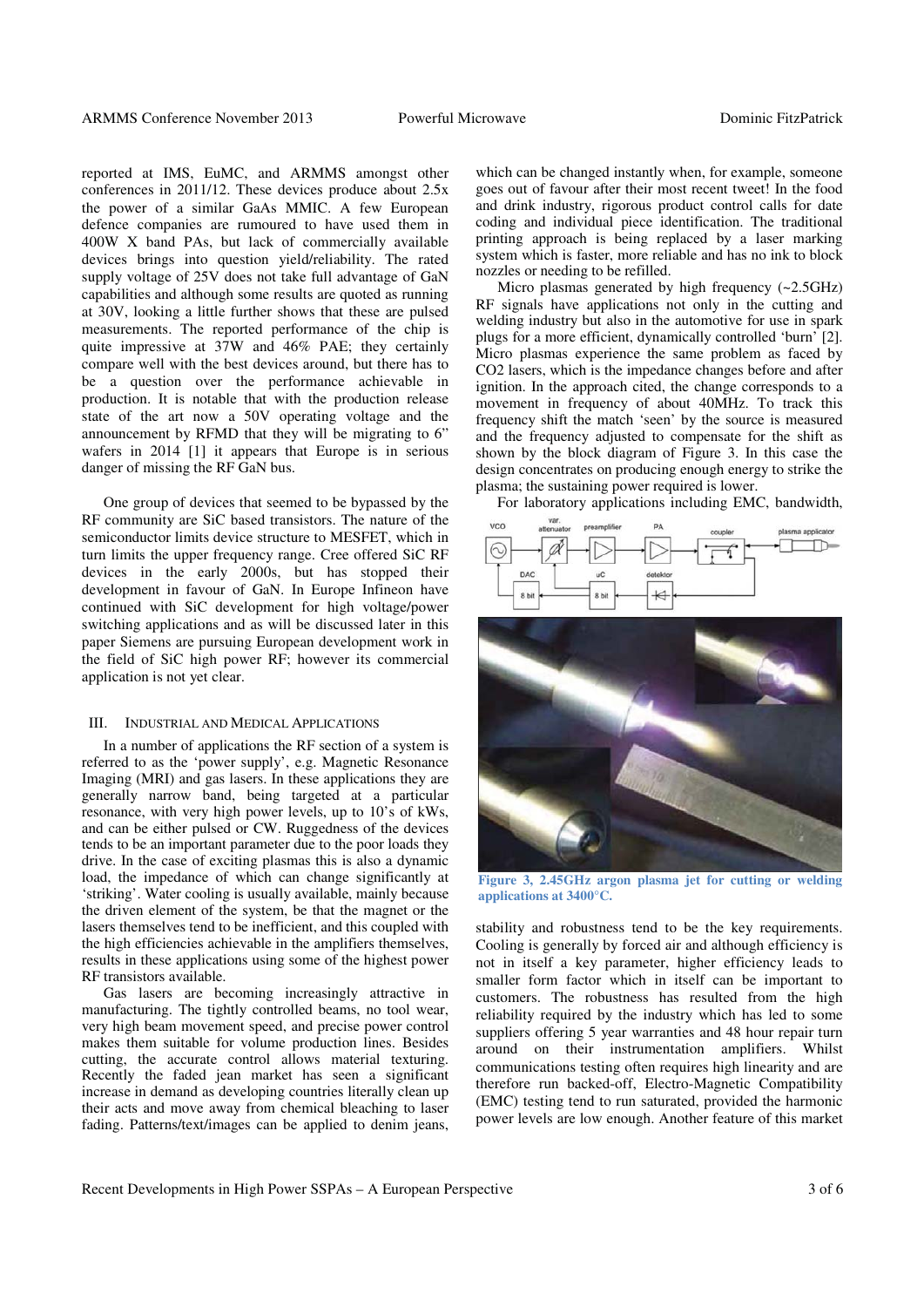is an upgrade path, both in terms of frequency and power so that the customer's investment is protected for longer term evolution of applications. Solid state is the preferred solution in these markets due to robustness, instant availability (no warm-up or preparation time), lower noise figures and lower cost of ownership. European companies fare very well in the market with Milmega and Vectawave both having strong reputations. Interestingly it has now attracted the interest of Rohde & Schwarz who have a long and impressive reputation in the broadcast market.

Although previously Silicon MOSFETs dominated below 1GHz and GaAs above, GaN has made significant inroads into this market which will only increase as the price of GaN falls.

#### IV. SPACE APPLICATIONS

In Space applications spectrum is severely limited due to frequency band allocations and atmospheric propagation loss. In communications systems linearity rather than raw power, tends to be the key Figure of Merit (FoM) for amplifiers, and thus it is important to make comparisons at the actually operating points. An interesting difference in this market segment is the flexibility that solid state amplifiers offer in terms of physical construction and size; travelling wave tube amplifiers tend to be limited by the length required for the tube.

One of the interesting recent developments to improve average efficiency has been to optimise the bias at each power level, similar to a form of Envelope Tracking that has become flavour of the month in the terrestrial communications world, (driven by 4G LTE), such as that championed by the UK company Nujira. Astrium have demonstrated this Electronic Power Control in a 200W GaN amplifier as shown in Figure 4. As can be seen this method extends the >40% PAE band down to an output power of ~69W compared to >170W without EPC. Other methods such as Doherty for increasing efficiency are also applicable.

The space industry is inherently conservative in approach and where possible will tend to re-use a proven technology rather than risk a new development. Despite predictions that by 2015 all UHF and L band flight power amplifiers would be solid state, [3] Europe has opted for TWTA in the Galileo system, -L band, bucking the anticipated trend. It is important to remember that amplifiers don't stand on their own but as part of a total package. A choice made to take a "lower tech" (using existing proven technology) may be made for many reasons, including being first to market. We know that the technically 'best' system doesn't always win in a competitive market.

An important consideration for space systems is radiation hardness; although it has been assumed that GaN will intrinsically be a better material due to the higher band gap energy levels there are not that many published papers relating to this on commercially available devices.

In a study [4] on SAR (Synthetic Aperture Radar) to measure Earths Biomass the high power transmitter was identified as the key risk area. The group decided to test



**Figure 4, Astrium 200W GaN demonstrator performance using drain bias adjustment for increased PAE.**

some realistic LDMOS and GaN amplifiers to see how they stood up in terms of radiation hardness. Although the tests were not directly equivalent, (which shows something of the difficulty in comparing like with like in terms of amplifiers), some comparison can be made. An argument could be made that GaN is more robust, but not exactly quantifiable differences were determined.

In more general radar applications solid state offers lower phase noise, greater modulation flexibility and bandwidth and faster switching than the conventional magnetron approach. A further benefit of the solid state approach is that the output power level can easily be adjusted. Designs tend to be based around the combination of power blocks whereas a magnetron is designed for one particular power level. Until recently these SSPAs were dominated by GaAs devices, now the advent of 50V 0.25μm GaN is expected to make a significant impact on this market.

#### V. HIGH ENERGY PHYSICS APPLICATIONS

In the High Energy Physics (HEP) application space there has been a significant migration from tube based systems to solid state, led primarily by work done at Soleil in France. These systems show how far the building block approach can be taken. Using core amplifier module bricks and repeated parallel combing output power levels of 150kW at 350MHz have been achieved, Figure 5. Using individual LDMOS devices (balanced pairs in a single package) a low cost, highly repeatable module was constructed and the tower system greatly enhanced ease of both build and maintenance. The modular construction also assisted with project risk management; focussing effort on getting the lower power modules right at the start of the project made control of both cost and time scales easier.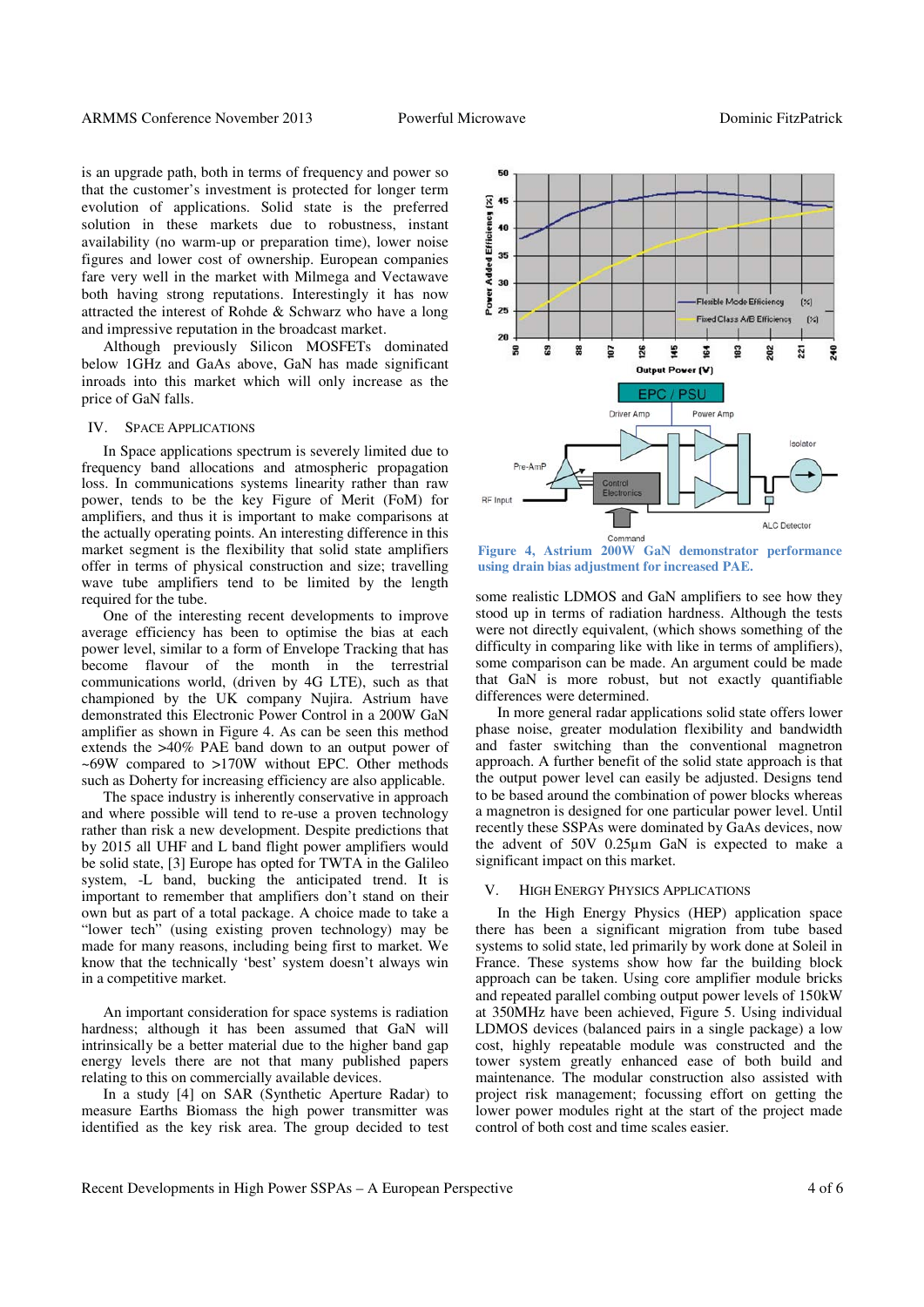

**Figure 5, 150kW 350MHz RF source developed by ELTA for ESRF.**

The other main advantages listed by the HEP facilities for the move to a solid state modular approach were:

- Increased beam availability
- Distributed heat generation
- No warm up sequence
- MTTR 15 mins
- Lower spares holding costs
- Fault tolerance/preventative maintenance

The approach also allows for device evolution. The original Soleil design was based on 320W modules. A successor project based on the Soleil approach doubled the module output power to 650W [5].

Above 1GHz there has only been one band where solid state has made a significant impact, 1.3GHz, and again with LDMOS devices. Lower power (250-1000W) GaAs power amplifiers have been used in control systems such as the Longitudinal Damping System at the light sources at Stanford and Berkley [6] however the cost and size has prohibited their use at higher frequencies and power levels. Klystrons had been the mainstay of 1.3GHz RF sources however when German accelerator HZDR decided to upgrade its RF source (doubling the power to 80kW at 1.3GHz) they noted that klystron costs had tripled since 1998, whilst SSPAs were falling over the same period. The SSPA solution was significantly larger, 42U 19" rack, however development of the 10kW unit was completed in 9 months from order placement to completion of the first prototype, again because of the modular approach. One problem that occurred due to the adoption of the SSPA approach was due to the 10x greater bandwidth of the SSPA design over the klystron. This was good for temperature stability however it enabled spurious modes to propagate. The solution was an improved Low Level RF (LLRF) unit with high stability and lower phase noise and ramping the lower levels circuits to prevent the modes being generated.

As mentioned earlier in this paper there is some speculation that SiC may find a niche in the HEP and medical accelerator market. Siemens have been conducting research on devices in Germany and Russia to produce very high power pulsed sources, Figure 6, [7]. Operating at drain voltages in excess of 300V, these modules have produced up

to 3kW peak and when 32 were used in parallel around the circular power combiner 84kW were achieved. The duty cycle is not clear but could be of the order of <0.1%.



**Figure 6, High power SiC module and system under development by Siemens for accelerator applications.**

#### VI. COMMUNICATIONS & BROADCAST

There has been a significant move to increased modulation bandwidth and complexity as the cost of and competition for spectrum increases whilst the demand for higher data rates seems insatiable. This has seen an increase in peak powers, which has driven the development of systems that can be efficient at the backed off power levels where the systems spend most of their time whilst still having the peak capability. Early solutions at the amplifier level were based upon feed forward techniques were largely unsuccessful and were replaced by digital pre-distortion. Latterly however, Doherty topology has been combined to give increased efficiency over wider power ranges. Working at the handset level much store has been set by systems based on an Envelope Tracking (ET) approach. The almost complete dominance of solid state technology in the mobile communications and the digital broadcast markets is an indication that when it comes to high performance and volume manufacturing there is little alternative (as compared to the high volume low performance of, for example, conventional microwave ovens or the magnetron based marine radar).

#### VII. CONCLUSION

The VED industry is a mature market which displays all of the classic traits of reduced innovation, increasing costs and reduced investment. On the other hand solid state device technology is moving at a considerable and increasing pace. The most mature part of this sector, silicon processing is still benefitting from process and materials improvements as shown in Table 1. Observing the development of silicon devices, predictions can be made as to what can be achieved with newer materials such as GaN if the same patterns are